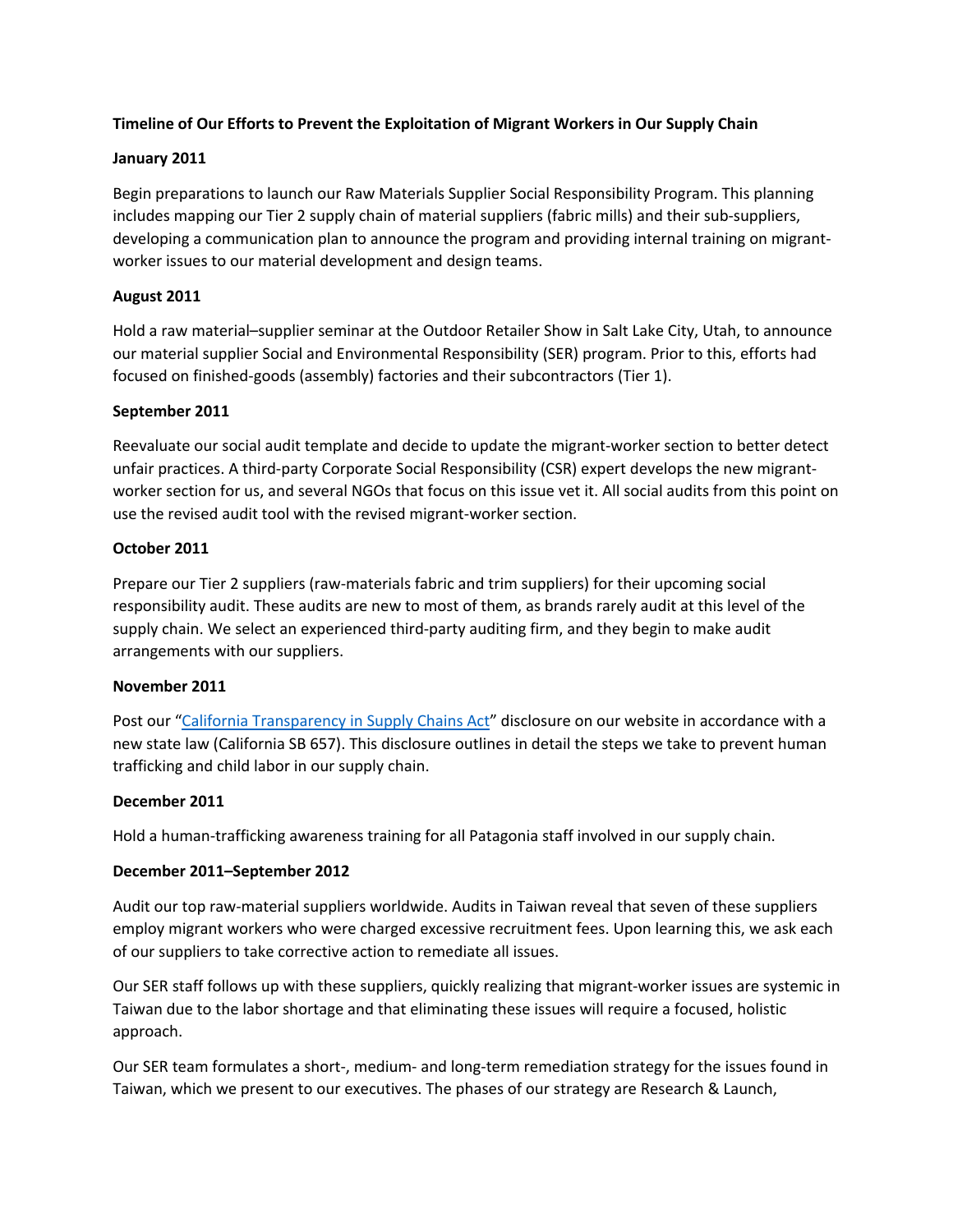Remediation and System-Wide Scaling. Our vision is not only to help workers in our supply chain, but to help other migrant workers in Taiwan who face the same situation and encourage other brands to join us.

Phase 1: Research & Launch

- Convene brands working on the same issue
- Collect data
- Develop migrant-worker standards
- Educate suppliers
- Launch the program to our Taiwan suppliers via an in-person seminar in Taiwan with top Patagonia executives
- Finish in-depth, focused migrant-worker audits

# Phase 2: Remediation

- Provide support to suppliers via training and consulting
- Check and adjust the program to maximize and accelerate sustainable remediation
- Monitor and report progress
- Meet with Taiwanese government officials to leverage their knowledge and training and support services

Phase 3: System-Wide Scaling

- Launch the standard to the entire supply chain
- Share our standards and our efforts publicly
- Reconvene interested brands
- Continue to form industry partnerships to scale the program to all migrant workers in Taiwan

## **October 2012–February 2013**

Present the trends among our raw-material suppliers in Taiwan to our chief executive officer, chief operations officer and vice presidents. They acknowledge we need more staff and outside consulting to resolve the issues. We identify the need for two experts—one to work from our headquarters in Ventura, California, and the second in Taiwan—to develop our migrant-worker program. We begin searching for a Ventura-based CSR expert.

## **January 2013**

Launch a revised Supplier Code of Conduct that includes language on human trafficking and slavery. Our earlier version included a prohibition against forced labor, but the new code clarifies this and includes human trafficking and slavery.

## **March–May 2013**

Hire a CSR expert to spearhead the migrant-worker program from Ventura. She begins work in late May 2013.

## **May 2013**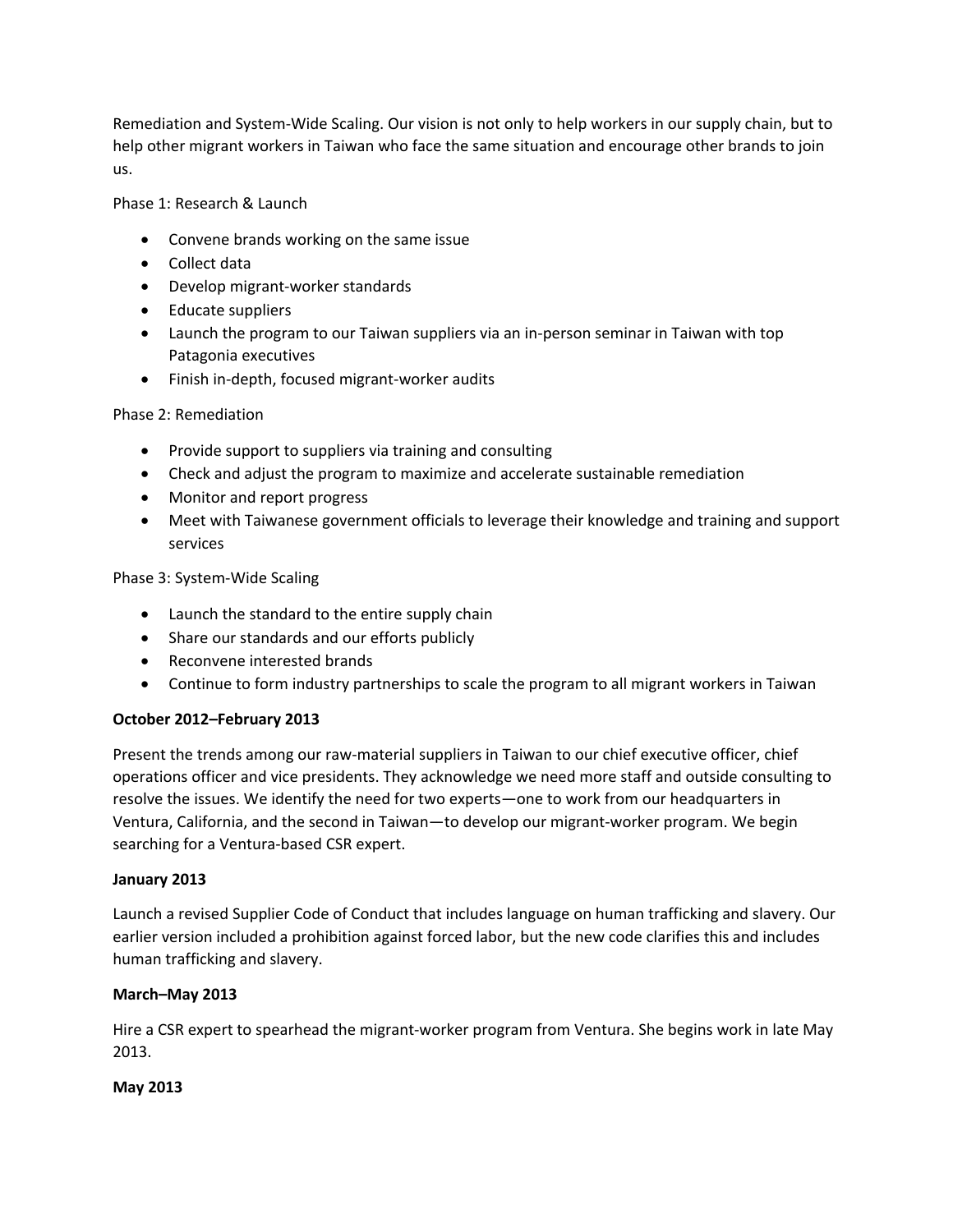Provide training to Patagonia designers and merchandisers on migrant-worker issues and our "4-Fold" approach to supplier management, which gives the SER team veto power over using noncompliant suppliers.

#### **June–October 2013**

Our recently hired SER manager starts to execute our short-, medium- and long-term strategy. She begins the search to hire a field manager to be based in Taiwan and begins plans to convene brands across different business sectors to address these issues in the supply chain. We continue to perform social audits of our key material suppliers worldwide, including those in Taiwan.

#### **November 2013**

Hire an expert CSR field manager based in Taiwan after an extensive search. We also host a one-day brand forum in San Francisco to which we invite some 40 brands to talk about human trafficking in the supply chain. Seven show up. Many of the others say they're interested but not ready to tackle this issue.

## **January 2014**

As part of our strategy, we begin a deeper dive into the treatment of migrant workers in our Taiwanese mills. We commission four focused migrant-worker assessments at each supplier location that look at all aspects of a migrant-worker life cycle, from recruitment to repatriation. These assessments include recruitment fees, discrimination, housing, wages, contracts and more. We put together a request for proposals, and, after researching expert third parties, we begin working with two organizations that specialize in this issue. We invite each of them to conduct two migrant-worker assessments in Taiwan that include interviewing migrant workers and labor brokers.

## **February–April 2014**

Pilot four migrant-worker assessments and receive the results, using this opportunity to test different protocols and methods of collecting data to inform our eventual assessment process. Our audit findings help us understand the depth and severity of migrant-worker noncompliance at our Taiwanese material suppliers and strengthen our commitment to tackle these issues.

## **June–July 2014**

Partner with the fair-labor nonprofit Verité and begin discussing the best way to develop a detailed strategy. We map out our key activities and milestones and plan our first steps.

#### **August–November 2014**

Develop our comprehensive Migrant Worker Employment Standards and Implementation Guidance document with Verité. We also prepare a supplier summit in Taiwan to announce our new standards and ask our suppliers to remediate all migrant-worker-related noncompliance.

#### **December 2014**

Finalize our Migrant Worker Employment Standards, translate the 40-plus-page document into Chinese and release it to our Taiwanese suppliers by email and in-person.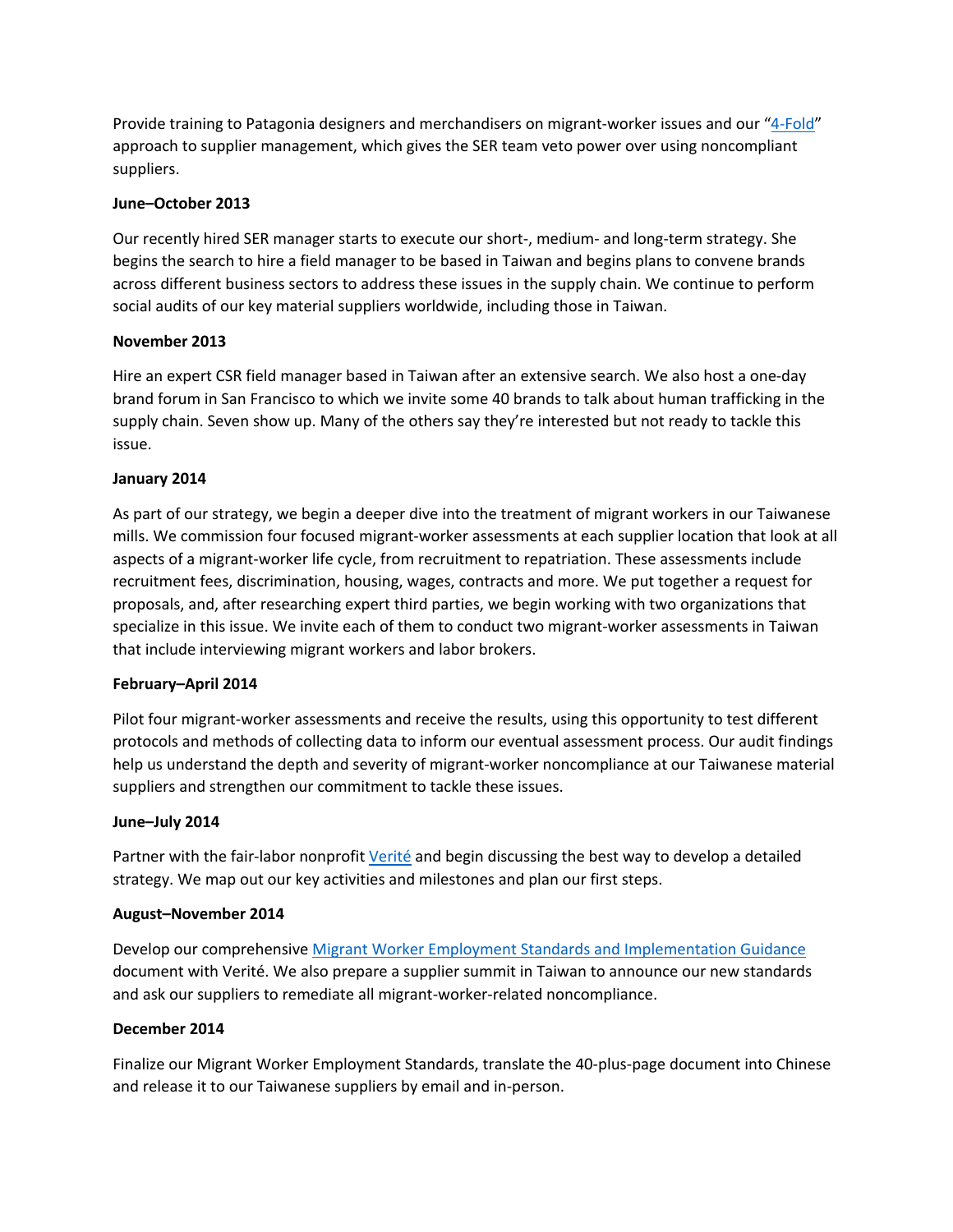All the material suppliers we invite to the meeting in Taiwan attend, as do our chief operating officer, vice president of supply chain, and directors of materials and social and environmental responsibility.

During this same trip, our SER team meets with a government official from Taiwan's Workforce Development Agency within the Ministry of Labor. They discuss the challenges faced by migrant workers, share best practices and seek to identify areas of collaboration. The official agrees to provide our suppliers with training on direct hiring of migrant workers, which is one way to eliminate recruitment fees paid by workers.

# **January 2015**

Our SER manager and field manager continue to work closely with our Taiwanese material suppliers to help them implement our new standards and meet our deadlines. At the invitation of the White House, our chief operating officer and director of SER travel to Washington, DC, to participate in the White House Forum on Combating Human Trafficking in Supply Chains. Our director of SER also sits on a panel to share our work.

# **February 2015**

Taiwan's Workforce Development Agency trains our material suppliers on direct hiring of migrant workers.

# **March 2015**

Announce the Migrant Worker Employment Standards to the rest of our supply chain, including our cutand-sew factories and material suppliers outside Taiwan (even though to date we have not found similar practices). Continue to commission Verité to conduct focused migrant-worker audits of our Taiwanese suppliers, at our expense.

## **April 2015**

Our director of SER is invited by the International Labour Organization to speak on a panel at the "Out of the Shadows" symposium on modern-day slavery.

## **June 2015**

Post our Migrant Worker Employment Standards on our website for public use.

## **November 2015**

Our SER manager and field manager meet with each of our suppliers in Taiwan to check on their progress and determine ways we can help. We also meet with Taiwan's Workforce Development Agency to provide updates on Patagonia's migrant-worker programs and to learn about the government's efforts to address migrant-worker issues in order to identify areas of collaboration. Verité also conducts a Managing Migrant Worker Social Compliance training for our suppliers to explain possible approaches to address common challenges.

## **December 2015**

Since we recognize that this issue is endemic to the industry in Taiwan and cannot be rectified by one brand alone, we continue to engage other brands in our industry. We invite 40 to a webinar to update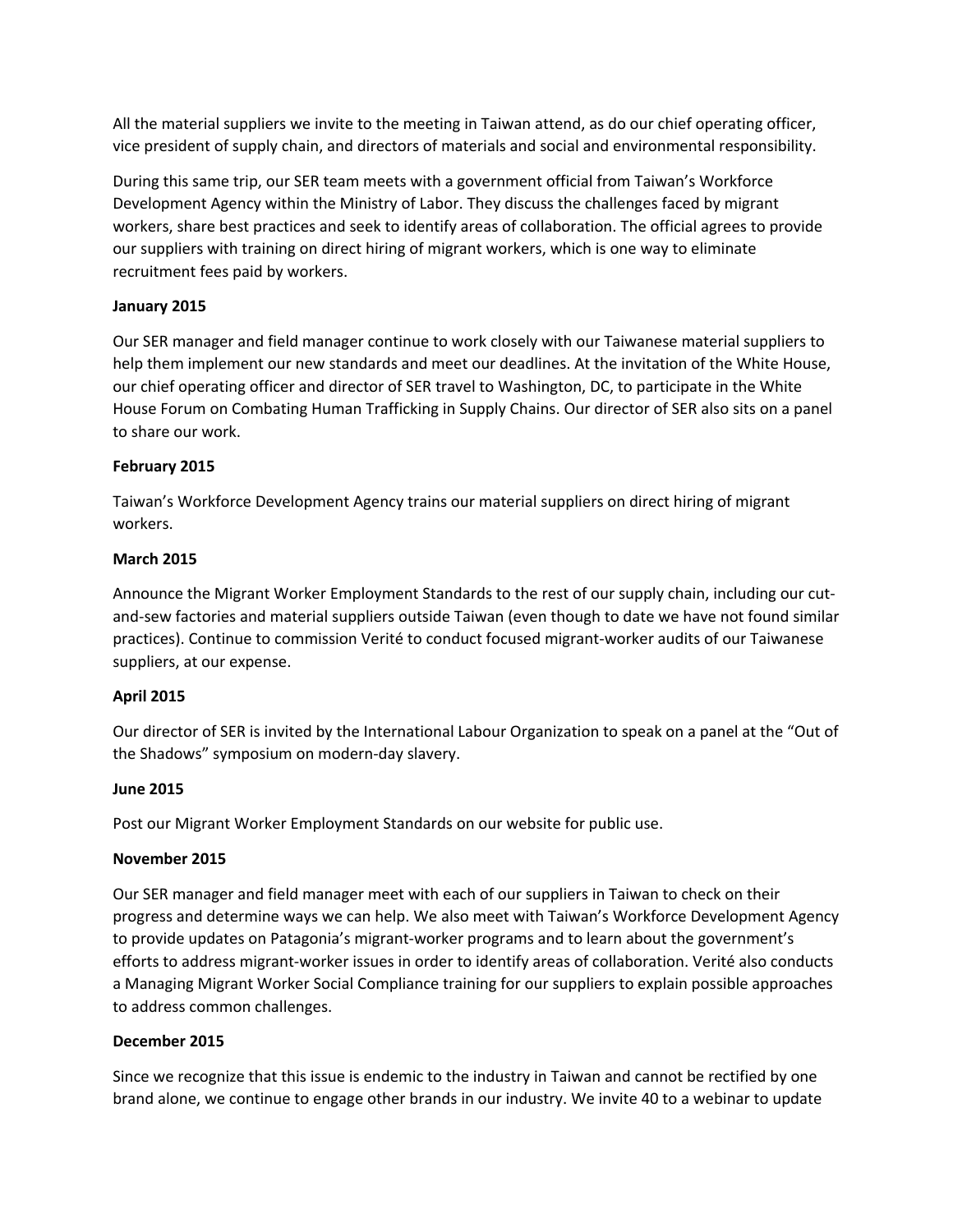them about our work. This time 16 participate, up from the seven that attended our conference in 2013. We also work with other brands that use the same suppliers to improve implementation of the Migrant Worker Employment Standards.

## **February 2016**

Our vice president of SER is featured at a special break-out session of the Fair Labor Association® board meeting on migrant-worker labor issues in the supply chain and possible opportunities for collaboration. Our presentation focuses on our current initiatives and on the need for brand collaboration to address migrant-labor issues.

## **May 2016**

The Taiwan Ministry of Labor conducts another training on direct hiring, which is attended by five of our key suppliers. During this conference, the ministry specifically highlights Patagonia's work to address migrant-worker issues as best practice.

# **October 2016**

Develop a user-friendly cost-analysis tool to help suppliers estimate their existing recruitment costs and determine the cost differences between hiring through labor brokers versus direct hiring as a first step toward eliminating fees.

## **December 2016**

The SER team travels to Taiwan to meet with individual suppliers again and review their progress. During this trip, we meet with representatives from the Workforce Development Agency and Direct Hiring Service Center and present our work to government officials, NGOs and academics, and members of the public at a conference on work-life quality.

## **May 2017**

Wendy Savage, our senior manager for supply chain responsibility, is honored by the Nomi Network for our work to combat human trafficking. The Nomi Network is a nonprofit economic development agency that fights human trafficking in India and Cambodia.

We are also featured as a case study of best practice in the Interfaith Center on Corporate Responsibility's Best Practice Guidance on Ethical Recruitment of Migrant Workers.

## **July 2017**

Publish on our website our updated disclosure statement for the California Transparency in Supply Chains Act (SB 657) and the UK Modern Slavery Act.

# **August 2017**

While we are making progress in eliminating the retention of passports and imposition of curfews and mandatory savings schemes, we find that fully eliminating recruitment fees remains a challenge for many of our suppliers. To facilitate this process, we develop a detailed "Road Map to No Fees by 2020," which outlines key deliverables for our suppliers and Patagonia to complete over the next three years. We return to Taiwan with our chief operating officer, vice president of social and environmental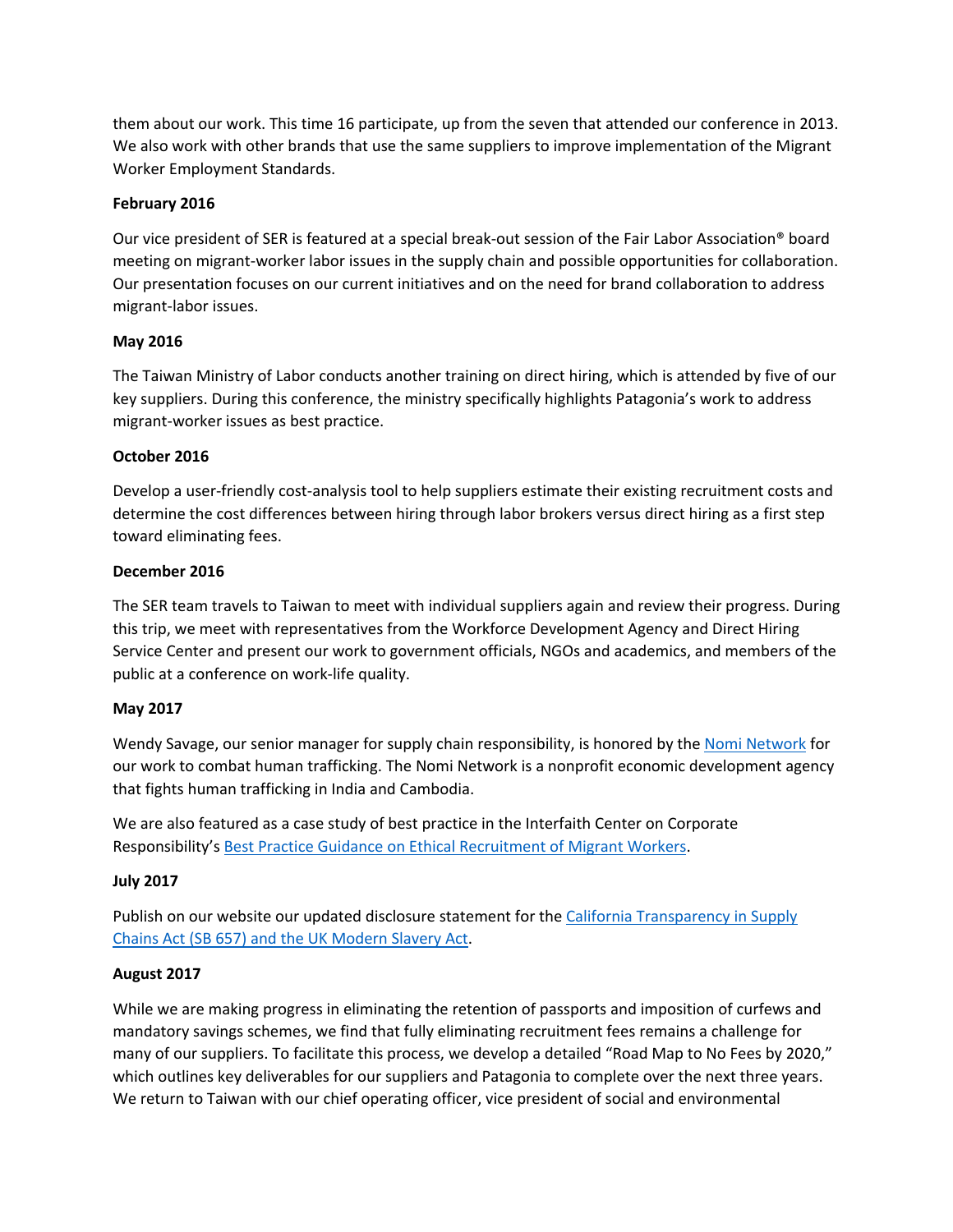responsibility, and director of materials to roll out this road map and meet individually with key suppliers to understand their challenges and identify ways we can support them in making the business changes necessary to eliminate fees. We also share a set of tools and templates with our suppliers to support their efforts to implement these changes. In addition to the cost analysis worksheet, we provide an action-plan template to help our suppliers chart a clear path toward eliminating fees by 2020.

The hard work and presence of our full-time expert in Taiwan has contributed greatly to the progress we've made.

# **September 2017**

After the announcement and training on the "Road Map to No Fees by 2020," our suppliers set off to review and identify gaps in their recruitment and employment systems and their specific challenges to reaching their goals. They begin the long, hard work to learn about different hiring methods, navigate internal conversations about resources and budget and engage with Patagonia for support. Our team works with every supplier individually to understand their circumstances and what they need in order to make progress. During the next two years, our social responsibility, materials and production teams hold many meetings with each supplier.

## **October 2018**

Over several months, we have conversations with prominent outdoor and sports apparel brands to seek their support of our "No Fees by 2020" goal. lf we have an industry united behind this message, our suppliers will recognize the business need to act and the brands will see their vital contribution to ensuring a more responsible workplace. We successfully convince five large brands to adopt our goal and timeline, and we issue a joint announcement to our respective supply chains in Taiwan, where there is much overlap, about our brand collaboration to end fees for workers. Our suppliers are spurred more than ever to act.

At the same time, industry momentum builds for responsible recruitment as we see the Fair Labor Association and the American Apparel and Footwear Association issue an industry pledge that Patagonia and more than 140 companies sign.

## **September 2019**

We return to Taiwan to hold a supplier conference and workshop, which is the final group check-in before the end of the road map. After talking with our suppliers, we design training on outstanding issues that suppliers identified as still being a challenge. We also meet several suppliers one-on-one to see what further support can be provided.

## **December 2019**

We request our suppliers to compile a "No Fees" package to demonstrate their attainment of the goal. The package contains documentation such as an internal responsible-recruitment policy, training materials on the policy, amended service agreements and labor contracts, hiring forecasts and other elements that make up a comprehensive and robust recruitment system that ensures workers do not pay for their jobs.